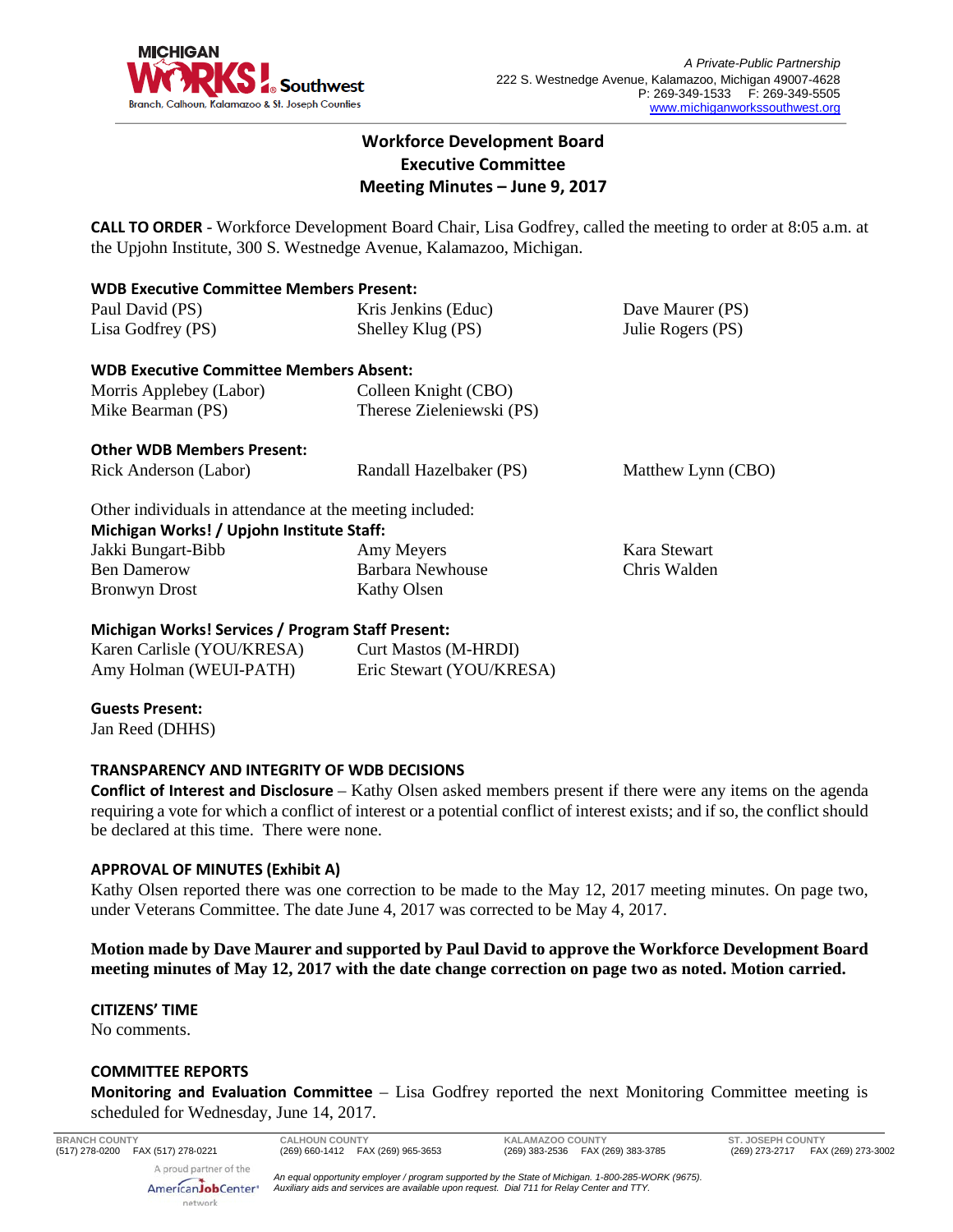**Veterans Committee** – Lisa Godfrey referred attendees to a handout that was distributed at the meeting that listed upcoming Veterans Committee meetings.

**Disability Awareness Resource Team (DART) (Exhibit B)** – The Disability Network series of upcoming community workshops was included with the agenda packet (Exhibit B). The next DART Committee meeting is scheduled for June 13, 2017.

**Talent District Career Council (TDCC)** (Exhibit C) – A flyer for a Navigation Strategies Workshop from the Kalamazoo Literacy Council was included with the agenda packet (Exhibit C). The next TDCC meeting is scheduled for September 21, 2017.

**Membership/Nominating Committee** – Kathy Olsen reported staff met with two individuals from the private sector who expressed interest in serving on the Workforce Development Board. Current member, Ken Willcutt, joined staff when they met with Dan Dunn from Comerica Bank and current member Mike Bearman, joined staff when they met with Frank Techumseh from Firekeepers Casino Hotel. Nominations are still being sought for additional private sector representation from Branch and St. Joseph Counties. The request for approval of appointments, both renewals and new, will be covered under new business.

#### **NEW BUSINESS**

**Request for Proposal Updates** – Amy Meyers provided an update on two Request for Proposal (RFP) solicitations. In April, an *RFP for Wagner Peyser Employment Services, Trade Act Services and One Stop Operations* for all four counties in the Michigan Works! Southwest service area was released. Although the RFP was for a three-year period, the agreements are evaluated and updated annually. One organization submitted a proposal. Upon review of the submitted proposal by a committee of Workforce Development Board members, and staff, the award was made to Kalamazoo Regional Education Service Agency (KRESA) Youth Opportunities Unlimited (YOU) to provide these services beginning July 1, 2017.

Amy Meyers also reported the *RFP for Partnership. Accountability. Training. Hope (PATH) services for Branch and Calhoun Counties* was released earlier this week and proposals are due July 7, 2017. The PATH RFP also includes the Application Eligibility Period (AEP), Refugee Services, and Food Assistance Employment and Training (FAE&T) Services. She asked for Board volunteers to serve on the RFP Review Committee. Members who are interested in doing so should contact her or Kathy Olsen. The RFP Committee meeting will be scheduled either the week of July 10 or July 17.

**WDB Renewals and Appointments** – Kathy Olsen requested approval of the renewal of non-private sector members currently serving on the Workforce Development Board for three-year terms, beginning October 1, 2017 and ending on September 30, 2020. Memberships renewals were as follows:

| Name                           | Sector                                             | Representing                                        |
|--------------------------------|----------------------------------------------------|-----------------------------------------------------|
| Jill Bland                     | Economic Development-Kalamazoo County              | Southwest Michigan First                            |
| Michelle Davis                 | Community Based Organization-Kalamazoo County      | Housing Resources, Inc.                             |
| Colleen Knight                 | <b>Community Based Organization -Branch County</b> | <b>Branch County Community Foundation</b>           |
| Matthew Lynn (Alternate)       | Community Based Organization - Kalamazoo County    | United Way of the Battle Creek and Kalamazoo Region |
| Kris Jenkins                   | Education (Adult Educ/CTE/TDCC)-Calhoun County     | Calhoun Intermediate Schools District               |
| Mark O'Connell                 | Education (Post-secondary)-Calhoun County          | <b>Kellogg Community College</b>                    |
| Joe Lopez (Alternate)          | <b>Education-Branch County</b>                     | Branch Intermediate School District                 |
| Richard Anderson               | Labor-St Joseph County                             | United Auto Workers (UAW)                           |
| Morris Applebey                | Labor/Apprenticeship Training-Kalamazoo County     | Joint Apprenticeship Training Committee/IBEW        |
| Trevor Bidelman                | Labor-Calhoun County                               | <b>BCTGM</b> Local 3G                               |
| Kathi Cain-Babbitt (Alternate) | Labor-Kalamazoo County                             | <b>AFSCME</b> Local 1668                            |
| Richard Frantz (Alternate)     | Labor-Calhoun County                               | Tri-County Labor Council                            |
| Ken Willcutt                   | Labor-Kalamazoo County                             | Plumbers, Pipefitters and HVACR Local 357           |
| Sheila Beaty (Alternate)       | Public Assistance-Kalamazoo County                 | MI Dept. of Health & Human Services-Kalamazoo       |
| Karen Doubleday                | <b>Public Assistance-Calhoun County</b>            | MI Dept. of Health & Human Services-Calhoun         |

A proud partner of the AmericanJobCenter\* network

*An equal opportunity employer / program supported by the State of Michigan. 1-800-285-WORK (9675). Auxiliary aids and services are available upon request. Dial 711 for Relay Center and TTY.*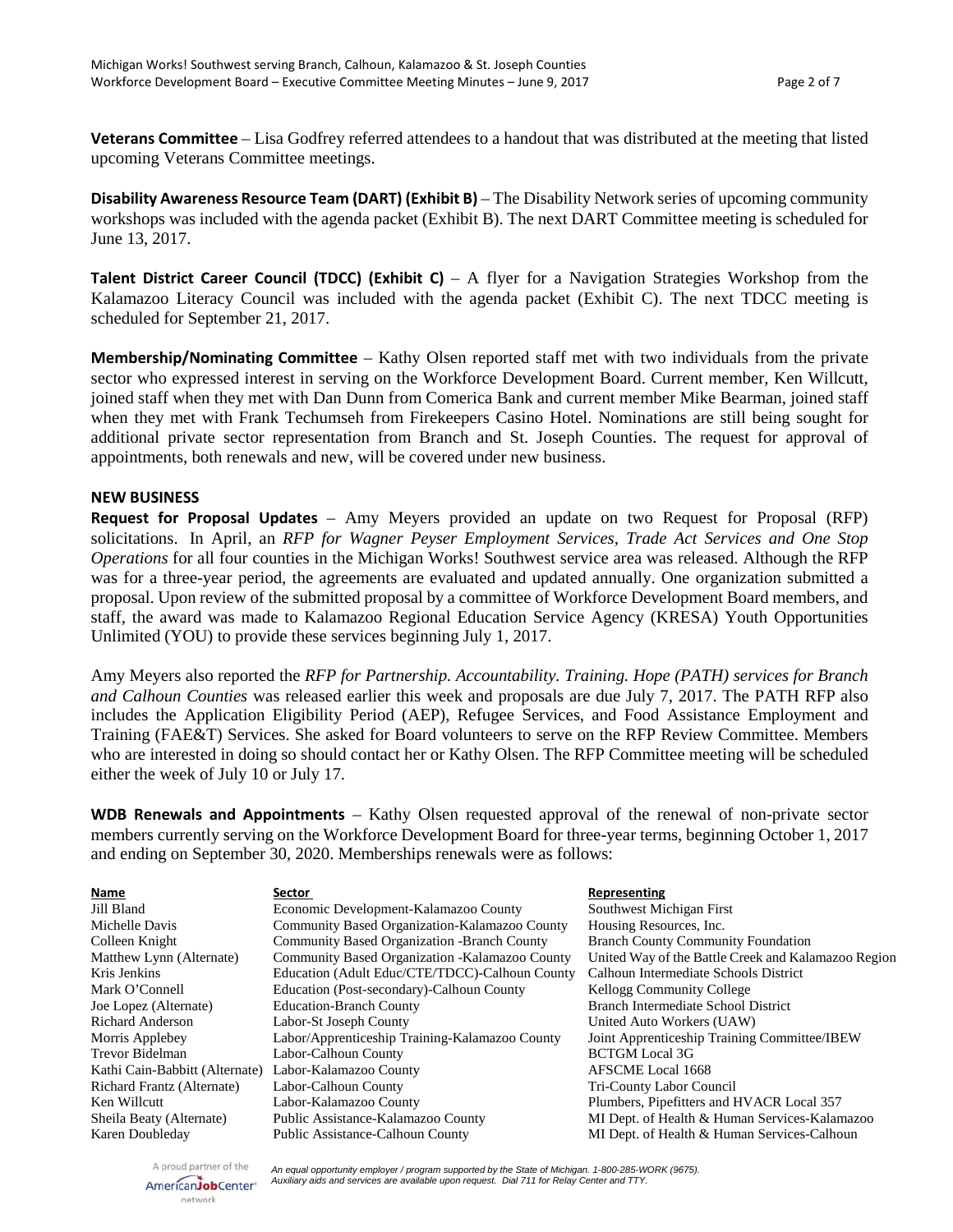| John Fiore                 | Rehabilitation Services-Region 8/Kalamazoo County | <b>MI</b> Rehabilitation Services          |
|----------------------------|---------------------------------------------------|--------------------------------------------|
| Jill Murphy (Alternate)    | Rehabilitation Services-Kalamazoo County          | <b>MI</b> Rehabilitation Services          |
| Omar Alston                | Corrections-Kalamazoo County                      | MI Dept. of Corrections                    |
| Lisa Johansen (Alternate)  | Corrections-Kalamazoo County                      | MI Dept. of Corrections                    |
| Asiah Gardner (Alternate)  | Corrections-Kalamazoo County                      | MI Dept. of Corrections                    |
| Windy Rea                  | Job Corps-Region 8 Alutiiq                        | MI Job Corps                               |
| Patty Vanaman (non-voting) | WDA State of MI                                   | Workforce Development Agency, Dept. of TED |

#### **Motion made by Shelley Klug and supported by Julie Rogers to approve the renewal appointments of nonprivate sector members of the Workforce Development Board as presented. Motion carried.**

Kathy Olsen also requested the approval of two new private sector appointments to the Workforce Development Board for Michigan Works! Southwest. The appointments include Dan Dunn, VP of HR at Comerica Bank, replacing Sabrina Pritchett-Evans; and Frank Tecumseh, VP of HR for Firekeepers Casino Hotel, replacing Tamara Hendricks. The private sector appointments are for the balance of two-year terms that began October 1, 2016 and end on September 30, 2018.

**Motion made by Paul David and supported by Julie Rogers to approve the appointment of Dan Dunn, VP of HR at Comerica Bank, replacing Sabrina Pritchett-Evans; and Frank Tecumseh, VP of HR for Firekeepers Casino Hotel, replacing Tamara Hendricks; with both representing the private sector, to the Workforce Development Board for Michigan Works! Southwest. Motion carried.**

#### **STAFF REPORTS**

**Marketing (Exhibits E1 through E4)** – Kathy Olsen reported the Marketing Report (Exhibit E1) included in the agenda packet includes a list of upcoming events for businesses and job seekers. She highlighted a few upcoming events for which separate flyers were included in the agenda packet. The annual Procurement Technical Assistance Center (PTAC) Meet the Buyer event will be held in Kalamazoo on June 12, 2017 at the WMU Fetzer Center (Exhibit E2). The Unemployment Insurance Agency will be holding Employer and Unemployed Worker seminars throughout the State and the schedules for each (Exhibit E3 & Exhibit E4) were included in the agenda packet.

**Program Operations/Special Initiatives** – Jakki Bungart-Bibb reported staff is working with Michigan Career and Technical Institute/Plainwell (MCTI), Michigan Rehabilitation Services (MRS), and Friendship Village to hold a ten-week *Certified Nurse Assistant (CNA) training*. The training will take place at Friendship Village and the tentative start date is June 26, 2017. The class is an extended training specially designed for individuals that might need accommodations throughout the coursework and testing period and is like one that was held in Battle Creek last fall. [Following the meeting the start date was changed to July 5, 2017.]

*Michigan Works! Southwest is partnering with KC Ready 4s* to set up a direct referral process from Michigan Works! for parents with a four-year-old or soon to be four-year-old who are interested in quality pre-school and potential tuition assistance. Michigan Works! will also be setting up a process to assist the parents of KC Ready 4s children who are unemployed or under-employed.

*Professional development days* were held for all Michigan Works! Southwest staff on May 12 and May 19, 2017. The focus for both days was on *customer service*. She reported customer service was identified as a key focus area through the local strategic planning process and Michigan Works! Southwest has adopted Customer Service Standards for all staff to follow. Moving forward, various topics related to customer service will be offered to all staff on a quarterly basis.

Ms. Bibb reported on a recent *participant success* where a PATH participant from the Albion area landed an amazing job as an engineer in the quality assurance division of a steel company with a salary over \$80,000 per year plus a bonus. She recognized the staff in Albion for their part in providing job search assistance as well as support services to empower the customer toward success.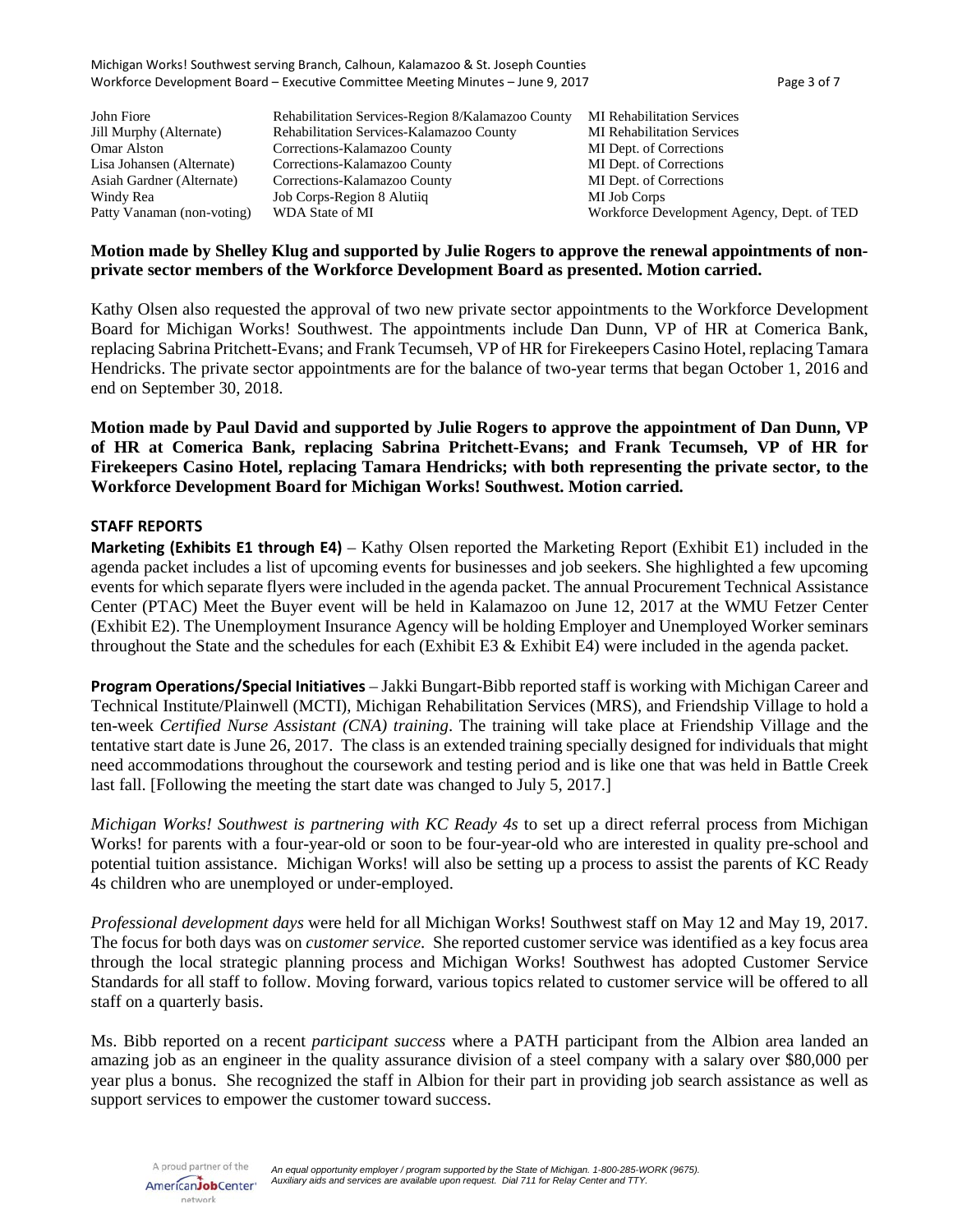The *Jobs for Michigan's Graduates (JMG)* program recently reported successful outcomes for their 2016 graduating class. JMG met all the follow-up metrics which included a graduation rate and an employment rate. Karen Carlisle highlighted the fact that although the JMG Program at Battle Creek Central was only in operation for half of the program year, they were still able to meet all metrics.

**Workforce Innovation Fund (WIF)** – Bronwyn Drost reported a new Leadership Academy is underway at Kalamazoo Valley Community College (KVCC). Member companies of the *Employer Resource Network* (ERN) had the opportunity to offer this training to their employees. ERN member companies are also exploring software to track Career Pathways / Career Ladder components. The Momentum/Production Technician training concluded with a job fair on June 2, 2017. All the graduates from the Culinary and Sustainable Food Systems Academy are now employed. ERN Success Coaches received training on workplace stability.

**Business Services and Skilled Trades Training Fund (STTF) Update** – Kara Stewart referred members to page four of the Dashboard Report (Exhibit G) for the most recent data regarding the Skilled Trades Training Fund (STTF). She reported staff are currently scheduling information sessions and preparing for the next grant period that begins on October 1, 2017. Chris Walden reported plans are underway to hold another BC Vision Career Fair in late September. In partnership with the Coldwater Area Chamber of Commerce, there will be an Employer Resource Fair at Bill's Grillhouse in Coldwater on June 22, 2017 from 7:30 to 10:00 a.m. The focus will be on attraction and retention of talent in the Coldwater area.

**Labor Market Information (LMI) (Exhibit F)** - Labor market reports generated from Burning Glass Analytics and Real Time Jobs Data that identified the top detailed occupations, skills greatest in demand, and employers with the most job openings in Prosperity Region 8, Michigan Works! Southwest, and each of the four counties in the MW Southwest Area for the period April 1 through May 31, 2017 was included in the meeting's agenda packet.

**Dashboard Report (Exhibit G)** – Copies of the Michigan Works! Southwest Dashboard Report (Exhibit G) that was emailed to members in advance of the meeting were distributed. Jakki Bungart-Bibb reported page one of the Dashboard Report was changed to allow space for the regional labor participation data which is available twice a year. The labor participation data was broken out by the four-county Michigan Works! area, the seven-county prosperity region, and statewide. A breakout by county appeared at the bottom of page one. Data on page two of the report indicated over 132,000 year-to-date visitors to the Michigan Works! Southwest Service Centers. Staff assisted 981 employers in filling over 2,774 jobs; served 851 WIOA participants and 136 Offender Success participants. Three hundred and thirty-two (332) participants have utilized training services that includes classroom training, work experience, and on-the-job training. Page three of the report includes the PATH, Food Assistance, and Refugee information. The work participation rate remains well above the state goal. The PATH employment rate is close to 53%. This percent does not include the 77 individuals who gained employment during AEP. The average wage for PATH was reported to be \$9.91. A summary of data for the staff reports provided during the meeting, as well as media information is on page four of the Dashboard Report. Discussion followed. One individual in attendance inquired about raising the AEP/PATH wage goal, another recognized staff for the efforts in maintaining the work participation rate above the State rate. Changes in the Food Assistance program were also discussed and it was reported that anyone who is no longer eligible for food assistance, can still use Michigan Works! services.

**Director's Report** – Ben Damerow distributed a copy of the Director's Report dated June 9, 2017 that was also emailed to members prior to the meeting. He reported on May 23, 2017, the administration released their FY18 detailed budget. Overall, the President's proposed budget calls for \$9.6 billion in funding for DOL, a decrease of \$2.5 billion (21 percent) relative to the levels under FY2017. He reported the budget calls for significant reductions (approximately 40%), in funding for key workforce programs under the Workforce Innovation and Opportunity Act (WIOA), approximately \$1 billion from the three state formula grants under Title I of WIOA and significant reductions to Wagner-Peyser. It also calls for eliminating several national programs administered by DOL. The budget proposes providing local workforce boards the ability to transfer up to 100 percent of funds allocated for adult programs to youth activities and 100 percent of funds allocated for youth activities to adult activities. The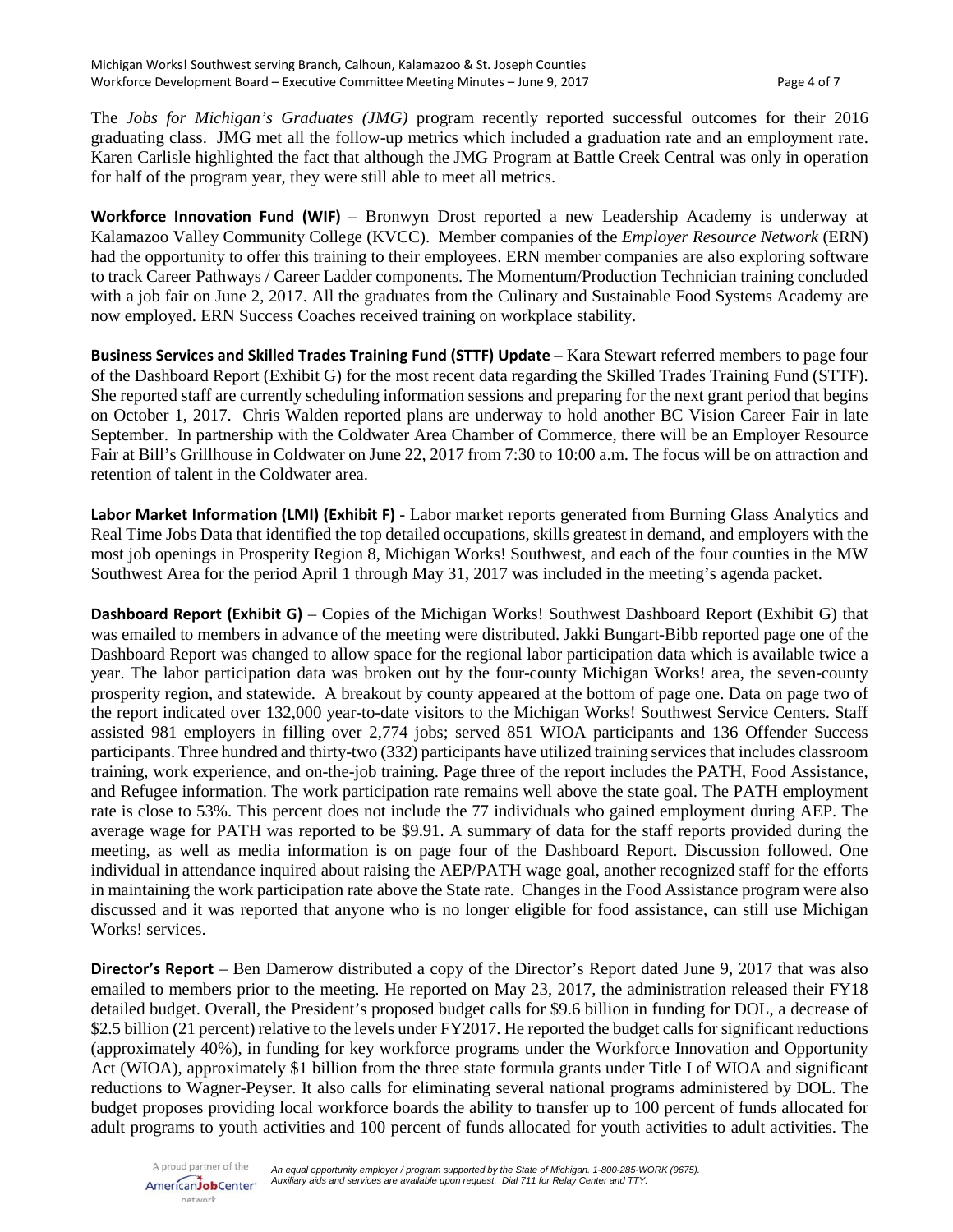budget also would provide Governors, upon approval of the Secretary of Labor, the authority to waive initial and subsequent local workforce area designations. This would allow states to re-designate local areas without evidence of failing performance, fiscal mismanagement or failure to participate in regional planning.

The budget recommendations would also reduce funding for the Departments of Health and Human Services, Agriculture, and Education. Under the Department of Health and Human Services, the budget would reduce current funding levels for the Temporary Assistance to Needy Families (TANF) program and the elimination of the Community Services Block Grant (CSBG) and related community services programs. He noted that many states and local areas use CSBG funds to support training and related activities that help residents of low-income communities connect to employment. Under the Department of Agriculture, the FY 2018 budget is proposing to change programmatic requirements around Supplemental Nutrition Assistance Program (SNAP), which provides food assistance to more than 40 million Americans. The budget does not appear to propose changes to the SNAP Employment and Training (E&T) program, which states use to connect participants with skills-based training programs at community colleges and community-based organizations. Under the Department of Education, the proposal would make significant reductions to programs that help individuals obtain the skills necessary to compete in today's workforce, including Career and Technical Education, Adult Education, and the federal workstudy program. Mr. Damerow reported to date, 410 letters of support for funding from employers have been sent to legislators and that a Continuing Resolution (CR) is possible. One member suggested that the Counties each send a letter of support as well. [Following the meeting a sample letter was sent to members.]

Mr. Damerow reported staff have increased efforts to identify additional funding to support local programs. This includes working with local foundations and organizations to provide services in specific geographic areas as well as the Michigan Works! Southwest four-county area. He reported that Kalamazoo is one of three expansion sites for an economic development initiative calle[d Community Ventures](http://mitalent.org/community-ventures) and there is strong State support for the growth of [Employer Resource Networks \(ERNs\).](http://www.ern-mi.com/) Service providers for Michigan Works! Southwest are also pursuing funding opportunities. Michigan HRDI and our MWA are working on a grant proposal to offer apprenticeship training options to employers; and Y.O.U./KRESA received a United Way grant to provide Strategies for Success workshops at neighborhood centers. Additionally, Y.O.U./KRESA was the first organization to receive a grant from the [Foundation for Excellence](http://www.kalamazoocity.org/foundation) (FfE) and these funds are being used to support a Summer Youth Employment Program in Kalamazoo called [MyCity.](https://www.kresa.org/mycity)

Mr. Damerow reported on the proposed State budget that includes a 5% reduction for PATH, an increase of \$10 million for Skilled Trades Training Fund (STTF), and flat funding for Community Ventures that includes a philanthropic match. The budget also includes a recent agreement on funding for teacher pensions.

#### **ANNOUNCEMENTS**

Ben Damerow reported Elaine Wood, director at Northwest Michigan Works!, has served as Chair of the Michigan Works! Association's Director's Council for the past five year and he has served as the Vice Chair this past year. He was recently asked to serve as the Chair for the next year and noted that this responsibility would involve more of his time at the State level. He added that serving in this capacity may present possibilities for the local area to be involved in pilot projects. There were no objections to Mr. Damerow accepting this responsibility.

Ben Damerow announced that Bronwyn Drost has accepted a position with MEDC and next Friday (June 16, 2017) would be her last day working for Michigan Works! Southwest. In her new role at MEDC she will continue to work with Michigan Works! and other workforce development partners. Ms. Drost reported in her new role at MEDC she will be serving as the Business Attraction Manager for the Great Lakes states. She stated that Michigan Works! is an amazing organization and thanked everyone for the support she was provided throughout her career with Michigan Works!.

#### **OLD BUSINESS**

None.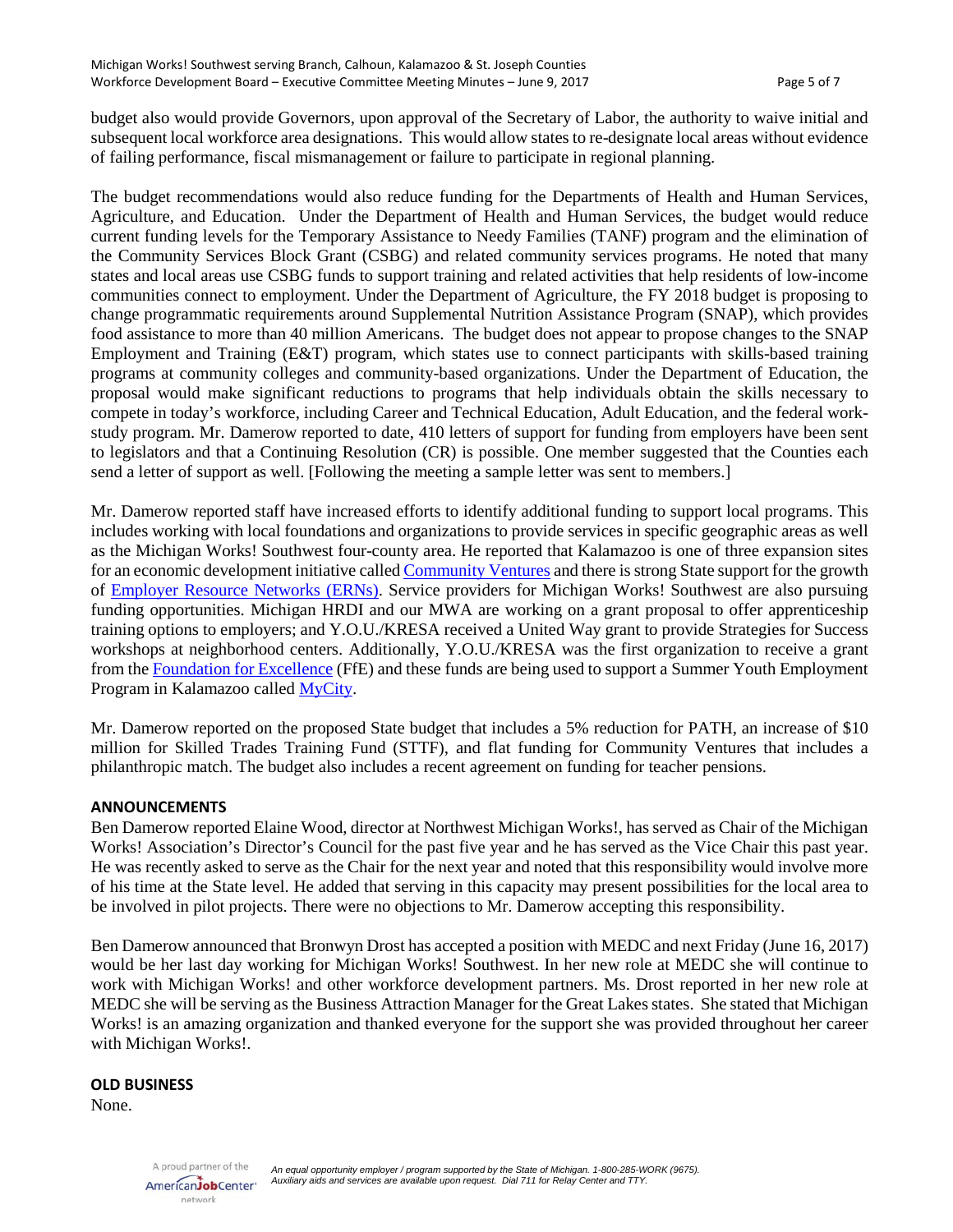#### **MEMBER'S TIME**

Shelley Klug reported American Electric Power (AEP) looks at the working age population to reflect the pipeline of workers and for AEP the range is ages 16 to 64. One tactic has been to focus on the non-participating labor force. In the discussion that followed, it was noted that many individuals also work past retirement age. Members recognized that the definition of unemployment has changed over time and the unemployment rate may not be indicative of what is really happening. Although much of the funding for workforce development is tied to the unemployment rate, there are still certain populations with a very high unemployment rate. By providing services in neighborhoods, staff can connect to more individuals where they live who may not be participating in the labor market due to multiple barriers. The recent announcement of the State Farm closure was also discussed. Staff reported the State's Rapid Response process will be followed and attempts are being made to set-up a meeting. Staff reported offers are being made to many of the affected workers to relocate to other corporate offices. Employees who wish to remain in the area can be connected to openings with other employers.

It was also noted that wages have not increased as unemployment has decreased and current wages for many of the jobs are not sufficient to support the basic needs of many families. Mr. Damerow reported staff are working with the United Way to arrange for a presentation on data from the **ALICE Project** (Asset Limited Income Constrained, Employed) for the Michigan Works! Southwest area at an upcoming Board meeting.

Matt Lynn reported on Friday, June 16, 2017, the United Way of the Battle Creek and Kalamazoo Region (UWBCKR) will begin a regional five-day baby diaper drive, culminating in a volunteer Day of Action on June 21. The goal is to collect at least 50,000 diapers during the five-day period. The event aims to directly assist the one in three local families that struggle to provide diapers for their children, and to increase awareness of UWBCKR's focus on improving family and infant health in the region. In addition to collecting diapers, the UWBCKR is also looking for volunteers to assist with this effort. He offered to provide a flyer to be sent out to members following the meeting.

Matt Lynn reported Housing Continuum of Care entities across the State are in the midst of submitting grant proposals. Funding received would be for rapid rehousing and he noted that stable housing is directly connected to sustaining employment.

Dave Maurer reported Roger Curtis, Director of the Michigan Department of Talent and Economic Development will be in Kalamazoo this afternoon and he will be attending the meeting. Ben Damerow announced that he too will be attending the meeting.

#### **CITIZEN'S TIME**

Jan Reed reported she appreciates receiving the communications from Michigan Works! and that the information provided is critical when working with people in crisis. She regularly shares the information received with other staff at the Department of Health and Human Services.

Kathy Olsen reported now that summer break for area schools has begun, food pantries have an increased need for donations, especially breakfast and snack foods. She recently learned that one of the largest in-demand food pantries in Kalamazoo County is located at the Portage Community Center. Other organizations that provide weekly backpacks with food supplies during the summer months are also in need of food donations. Rick Anderson gave a special thanks to Kellogg's for their generous donation of food items for the backpack food program that he volunteers for. Julie Rogers reported other events such as the new [USDA Breakfast Program](https://www.fns.usda.gov/sbp/school-breakfast-program-sbp) also help to support those in need.

#### **UPCOMING MEETINGS**

Members were reminded of the next full Board and Executive Committee meetings.